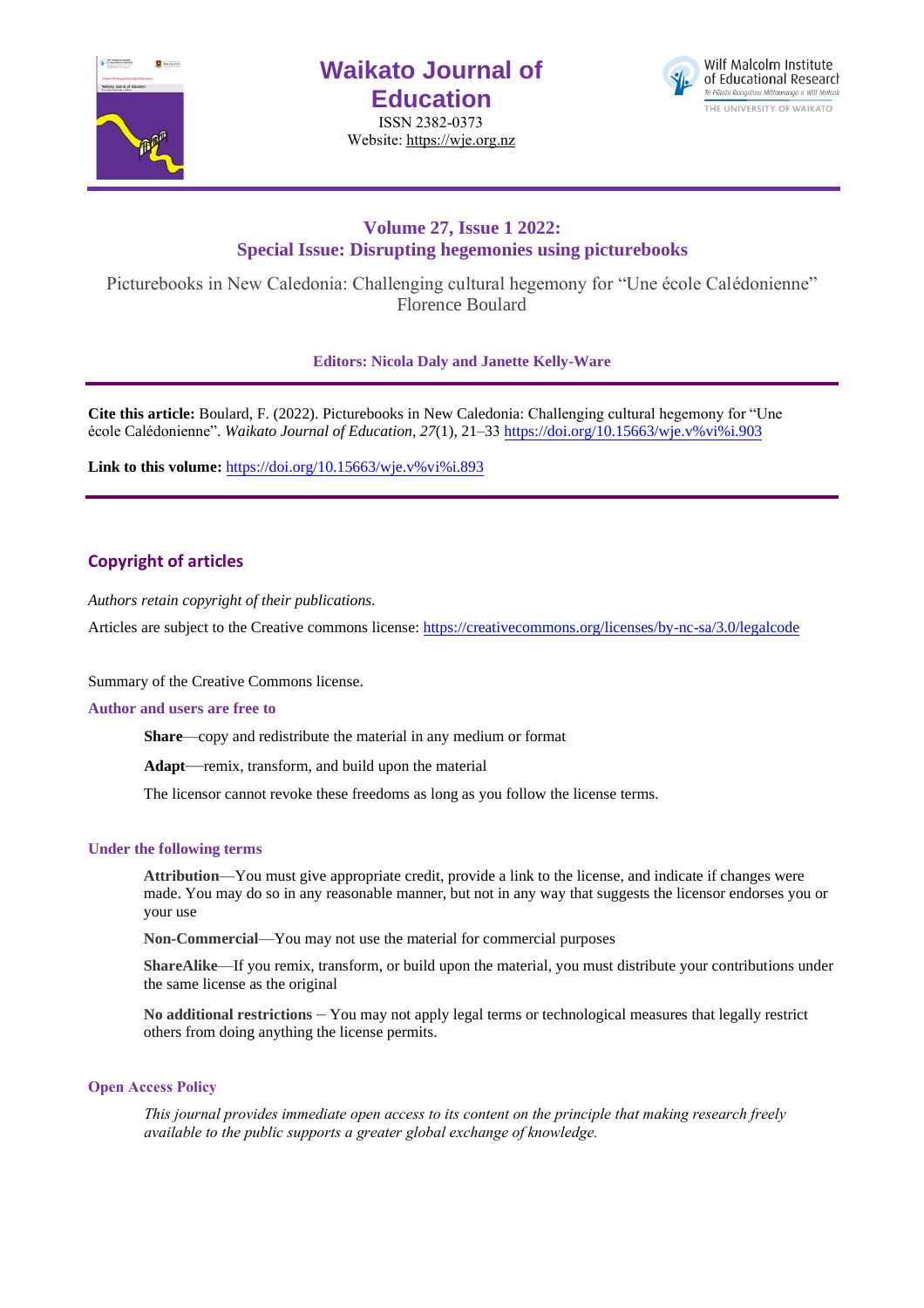# **Waikato Journal of Education**

Te Hautaka Mātauranga o Waikato



Volume 27, Issue 1, 2022: Special Issue: Disrupting hegemonies using picturebooks

# **Picturebooks in New Caledonia: Challenging cultural hegemony for "***Une école Calédonienne"*

**Florence Boulard** James Cook University Australia

# **Abstract**

*New Caledonia is a French overseas territory in the South Pacific with a long history of differing attitudes towards independence (Fisher, 2019). The local government aims to challenge French cultural hegemony by building a "New Caledonian School" (Gouvernement de la Nouvelle-Calédonie, 2016). That is, a school in which students are exposed to resources that reflect the realities of the country and allow for marginalised groups to become more visible in the curriculum. It is through this context that this article investigates how children's literature, in particular picturebooks, began developing in New Caledonia. Children's literature in New Caledonia is a relatively new phenomenon. Using Gramsci's theory of hegemony, the paper explains the history of picturebooks in New Caledonia and their role in the curriculum. The official language of New Caledonia is French, but there are also 28 Kanak languages. Surrounded by Anglophone nations, such as Australia and New Zealand, education policies were put in place on this island to introduce English to students from primary school (Bissoonauth-Bedford, 2018). As a result, this article describes and analyses a bilingual picturebook written in French and English by Stephane Moysan (2017), entitled Yana's Treasure: An Amazing Trip in New Caledonia. In particular, it reviews how this picturebook provides opportunities to bring to consciousness essential elements of Pacific French culture and identity both within and beyond the New Caledonian context.* 

# **Keywords**

New Caledonia; cultural hegemony; education; children's literature; Picturebook; Melanesian culture

# **Introduction**

Evident in the construction of its curriculum programmes is New Caledonia's complex past, present and future. New Caledonia is a territory of France located in the South Pacific between Australia and New Zealand. Its complex history and socio-political context gave birth to a unique culturally and linguistically rich hub that is also reflected throughout its literature. A New Caledonian literature that has, since the early 2000s, become critical to school teachers who are required to offer learning

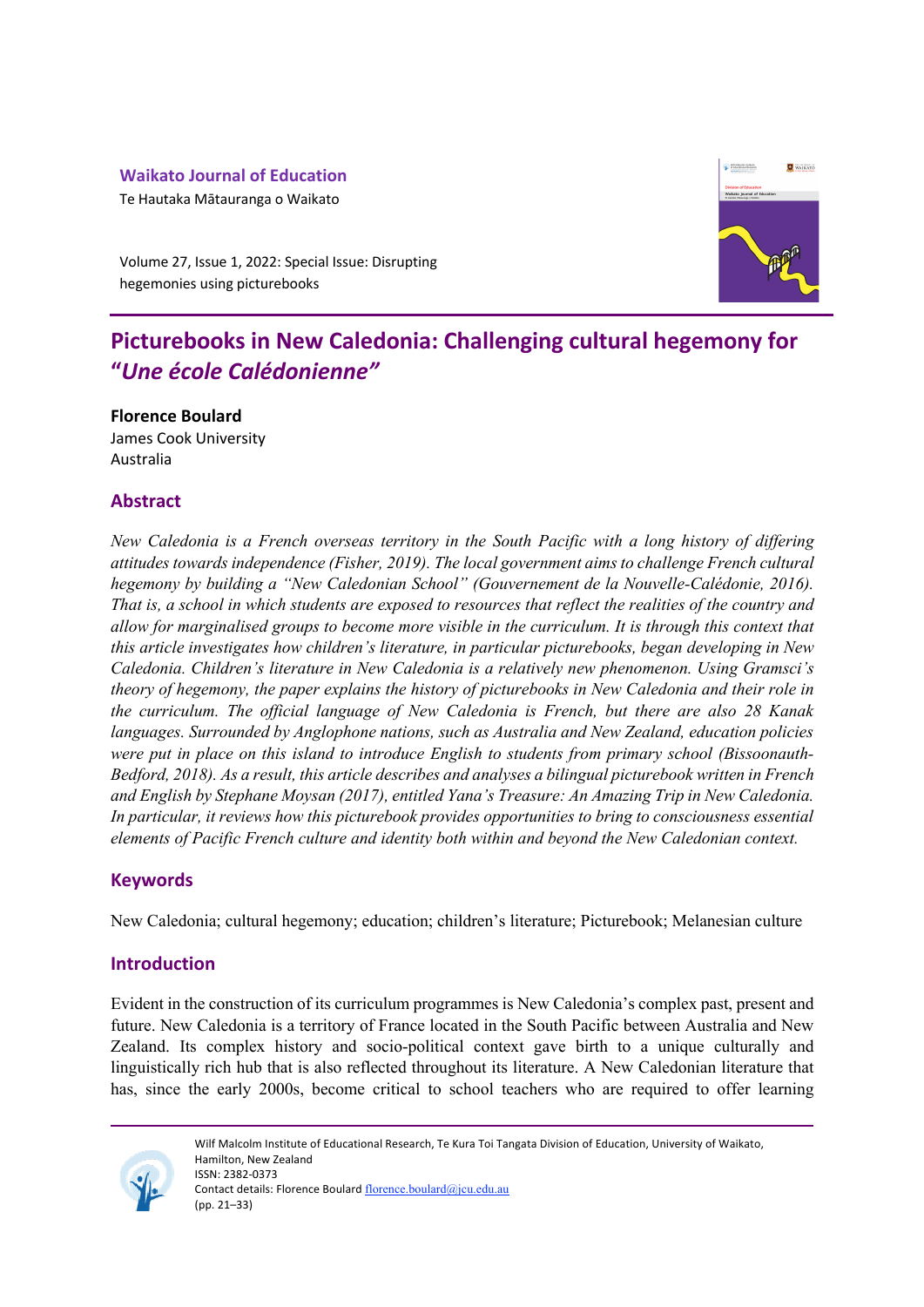opportunities that support and cater for the development of a national identity (Colombel & Fillol, 2009; Minvielle, 2018; Tauru, 2018). As explained by Hardouin (2008), education in New Caledonia is a political affair that has for many years been criticised for being irrelevant to students living in the island due to its France-centric focus. The literature of New Caledonia, just like the existence of the island itself, is often unknown to the rest of the world**.** The aim of this article is to examine how picturebooks can be used to challenge cultural hegemony and influence the curricula of schools in New Caledonia.

## **The history of New Caledonia**

Indigenous people, also known as the Kanak, inhabited the island now known as New Caledonia well before the arrival of any Europeans. In 1853, under Napoleon III, France claimed the Melanesian island and began to transform it into a penal colony. New Caledonia was the last country to be colonised by the French and also the furthest away from mainland France.

With colonisation has come a range of conflicts and political debates. The population of New Caledonia has historically always been divided. This divide continues today as the country has been engaged in a dialogue for independence since the end of the second world war (David, 2019; Fisher, 2019). On one hand, the island is home to loyalists, those who wish to remain French. On the other hand, the land is said to belong to the independentists, those who seek independence from France. On the 12th December 2021, the people of New Caledonia were invited to the polls for the third time in fewer than five years to vote once again on the future of the island. On the 4th October 2020, the referendum results saw 46.74 percent voting for independence, and 53.26 percent voting against. This represented a small increase of those voting for independence from the 2018 referendum that saw a participation rate of more than 80 percent, with 43.6 percent voting for independence, and 56.4 percent voting to remain French. Irrespective of the 2021 results and the future political status of the island, dialogue will be key in moving the country forward. Dialogue and language are two powerful concepts attached to the culture and values of the people of New Caledonia, the motto of which is *"Terre de parole, terre de partage"*; a possible English translation of which would be "A land of free speech and a land for all".

## **The languages of New Caledonia**

There are many languages found in New Caledonia but the nation's official and dominant lingua franca is French (Bissoonauth-Bedford, 2018). According to Jouve (n.d, p. 3) French "est lu, écrit, parlé par plus de 90% de la population" [is read, written and spoken by more than 90 percent of the population of New Caledonia]. However, New Caledonia is also home to 28 Kanak languages (Bissoonauth & Parish, 2017; Colombel-Teuira & Fillol, 2009). The most common Kanak language spoken is Drehu with 15,949 speakers but Nengone, Paicî, Xârâcùù and Ajië are also amongst the most commonly spoken languages (Académie des Langues Kanak, 2015). Prior to the 1950s, Kanak languages were actively discouraged. In fact, anyone speaking the language could have been punished for doing so (Bissoonauth & Parish, 2017). The Academy of Kanak Languages (ALK) created in 2009 has been pivotal in advocating for the recognition and promotion of native languages.

Linguistically, New Caledonia is a melting pot. For example, Wallisian, Futunian, Tahitian and Vietnamese are amongst some of the common foreign languages used by local communities. Despite New Caledonia appearing as a vibrant linguistic hub and ideally positioned to embrace the values of a plurilingual society, it is clear to anyone who spends time on this island that not all languages hold the same position. Since the island was colonised, French is the dominant language and it is considered a necessity for anyone who aspires to do well in the New Caledonian society (Colombel-Teuira & Fillol, 2009; Dotte et al., 2017; Salaün 2007). This is because French is the language of schooling, despite efforts to recognise and include Kanak languages within the education system (Fillol, 2007, 2009; Fillol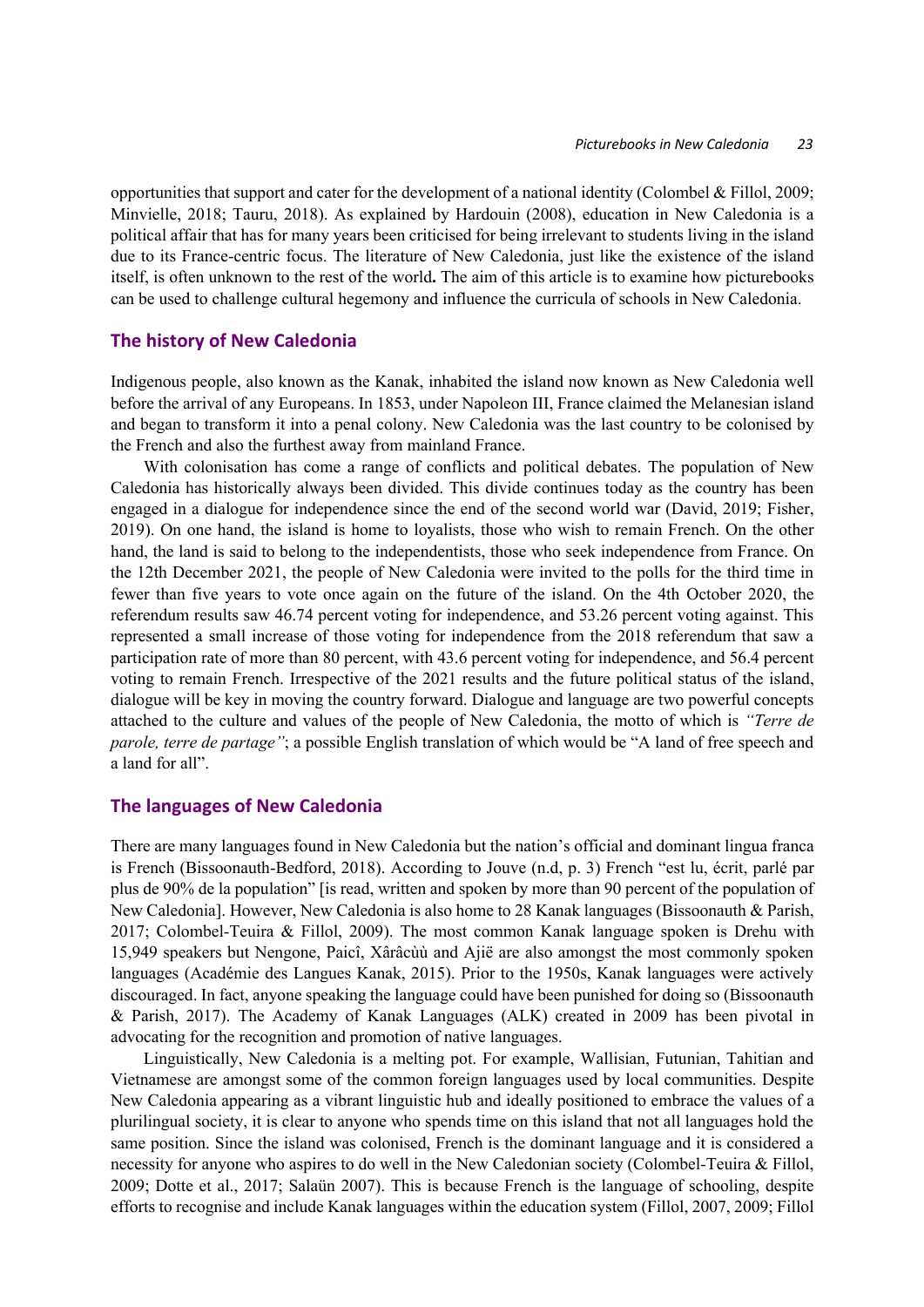& Vernaudon, 2004; Vandeputte, 2017). However, as Bissoonauth and Parish (2017, p. 40) explained, "French is a pluricentric language", meaning that each location where the language is used offers a unique national variety. This leads to a linguistic insecurity amongst those who call New Caledonia home but whose mother language is not necessarily French (Colombel & Fillol, 2009). In fact, Dotte et al. (2017, p. 3) explained that "even though French or native languages may be used in daily conversation, migrants often refer to their languages practices as 'bad,' 'not good enough,' or 'not the proper one'". Additionally, Fillol (2007) argued that the youth of New Caledonia are often experiencing a double linguistic insecurity. She explains that this social phenomenon occurs when one is overvaluing a mother tongue that they do not speak while at the same time creating their own identity language drawn from the dominant language. In this case, it is "un français kaya" which she refers to as a type of French that is often grammatically and phonetically different to the expected standards set by organisations such as the French Language Academy in Paris.

To conclude this section on languages, it is also important to remember that New Caledonia is a French island in the Pacific but that it is surrounded by Anglophone countries (Small, 2017). In an effort to enable closer associations with the region, nowadays the vast majority of children in New Caledonian schools will have the opportunity to learn English as a foreign language. (Direction de l'Enseignement de la Nouvelle-Calédonie, n.d). Most recently, in February 2021, the first Australian section of the French baccalaureate was offered to high school students in Grade 10. This is an exciting space which built upon the work of Australia's prior Education Minister, Mr Christopher Pyne, who launched the first Australian section for New Caledonian students in middle school in 2016. English is found in the New Caledonian linguistic landscape, but it continues to be considered a foreign language, often associated with prosperous Pacific nation neighbours such as Australia and New Zealand. As a result, attitudes and perceptions towards English are different to other Pacific languages. As Bissoonauth-Bedford (2018, p. 80) explained, "English on the other hand, is considered the global language of the Pacific, and as such is more valued than Indigenous and migrant languages by the younger generations." One may therefore raise questions of the future impact of this advocacy for English over the use of other languages found in New Caledonia. The linguistic distress that is present in the socio-political context of New Caledonia is unique, complex and intriguing. One can only wonder what the linguistic future of this Pacific Island will be as the country and its people continue to build a national identity.

# **Education system and politics**

Nowadays, schools are seen as being responsible for providing meaningful learning opportunities that can cater for the needs and support the aspirations of all of their students, irrespective of their cultural backgrounds. However, traditionally, the mass vehicle of education has been used as a strategy to ensure that the dominant values and beliefs of a society were taught to the next generation. In the context of the New Caledonian education system, special schools run by missionaries were initially put in place for Kanak children in the 1850s. According to Hardouin (2008), it is only 100 years later, in the 1950s, that French schools in New Caledonia began to authorise the enrolment of Melanesian students. It is from that point in history that Kanak leaders have asked that all schooling activities allow for a representation of not just the dominant voice. In particular, it was following the laws of Deixonne which for the first time in January 1951, authorised local languages and dialect to be taught in French schools, that Kanak leaders and other New Caledonian government representatives advocated for the inclusion of Kanak languages (Vernaudon, 2020). Moreover, the adaptation of the school programmes to include the study of Kanak history for all students in New Caledonia was strongly advocated for (Minvielle, 2020). Overall, it is the ongoing quest for independence that has, over the years, transformed the education system in New Caledonia.

In 2000, discussions between government representatives in France and in New Caledonia began to create a school system that could be locally led with programmes that could be contextualised and better aligned with the needs and aspirations of its future generations (Minvielle, 2018). Initially, the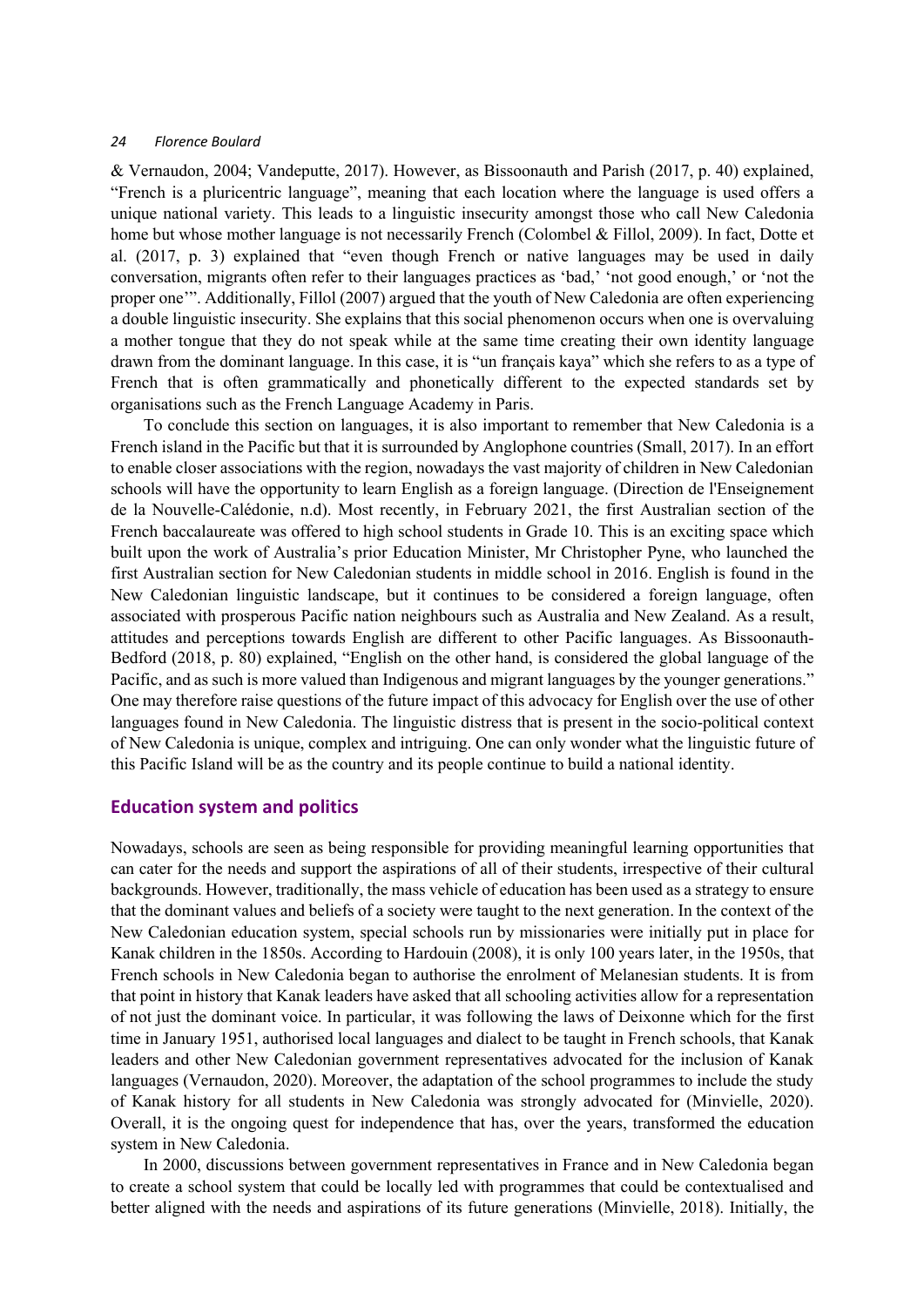transfer of primary education led to the creation of the Department of Education of New Caledonia, also known as Direction de l'Enseignment de la Nouvelle-Calédonie (DENC) (Mandaoué, 2003; Minvielle, 2018). Later, this transfer of powers continued to expand to also include the secondary education system.

In 2016 a transformative education project for New Caledonia was officially voted in favour of by the members of the congress. Known as the New Caledonian School—*Une Ecole Calédonienne*, this initiative was a unique opportunity to bring the young people of New Caledonia together under one shared identity (Minvielle, 2018). Its role was first and foremost to make learning relevant and accessible to all, but also to develop positive and enduring ties between all students irrespective of their cultural identities. This was the beginning of an official opportunity to challenge cultural hegemony and transform the education system so that its curriculum content was less anchored within the values of mainland France. The New Caledonian School is central to growing a 21st century New Caledonian identity.

However, the rich cultural heritage of New Caledonian students inevitably brings with it some challenges. How can a school become a school for everyone when its students bring with them so many different cultures and languages? For example, in Kanak culture, knowledge is transmitted to children orally whereas in the western world, access to knowledge is often done through reading printed books. Traditionally, stories and knowledge of Kanak people were not easily accessible and, in general, resources that were set in New Caledonia were extremely limited. This impacted on the teaching that took place in New Caledonian schools. Access to resources is key when trying to challenge the cultural hegemony of a school curriculum. Otherwise, the transmission of knowledge is bound to be confined to the dominant voice: the Western perspective (Boulard, 2017).

Gilbert Bladinieres, president of the association of editors in New Caledonia, argues, in a paper written by Tauru (2008), that the transformation of school programmes to encompass island realities requires that teachers have access to books that are rooted in the truth of their archipelagos in order to apply the directives of the educational authorities. In 2021, this continues to remain the case. Pinar (2002) has explained that curriculum is a political construct. The why, what and how behind the curriculum experiences provided for the youth of New Caledonia is not a simple neutral assemblage of knowledge. The school curriculum in New Caledonia is the result of ongoing community participation and determination to challenge the ideological hegemony, also described by Gramsci (1971) and Dawson (1982) as the invisible, dominating force that shapes social places like schools. It is the political and social interventions that were part of the history of New Caledonia that have led to a change in the everyday activities found in today's New Caledonian classroom.

# **Cultural hegemony**

Although access to resources is a tool to challenge cultural hegemony, it is not sufficient to transform the learning that takes place in the classroom. According to Brookfield (1995),

hegemony is the use of cultural and social relations to impose or maintain power. It is the process whereby ideas, structures and actions come to be seen by the majority of people as wholly natural, preordained, and working for their own good, when in fact they are constructed and transmitted by powerful minority interests to protect the status quo that serves those interests. (p. 15)

Cultural hegemony is a form of invisible domination and can manifest itself at different levels, such as the political, economic, social and cultural terrains of society (Chisholm, 2015; Heywood, 1994; Lears, 1985; Morton, 2003; Pitsoe & Dichaba, 2013; Purvis & Hunt, 1993). In other words, it is cultural hegemony that informs the basis of one's normative bias, which then influences the beliefs and decisions of New Caledonian education authorities which are translated through the actions of educators.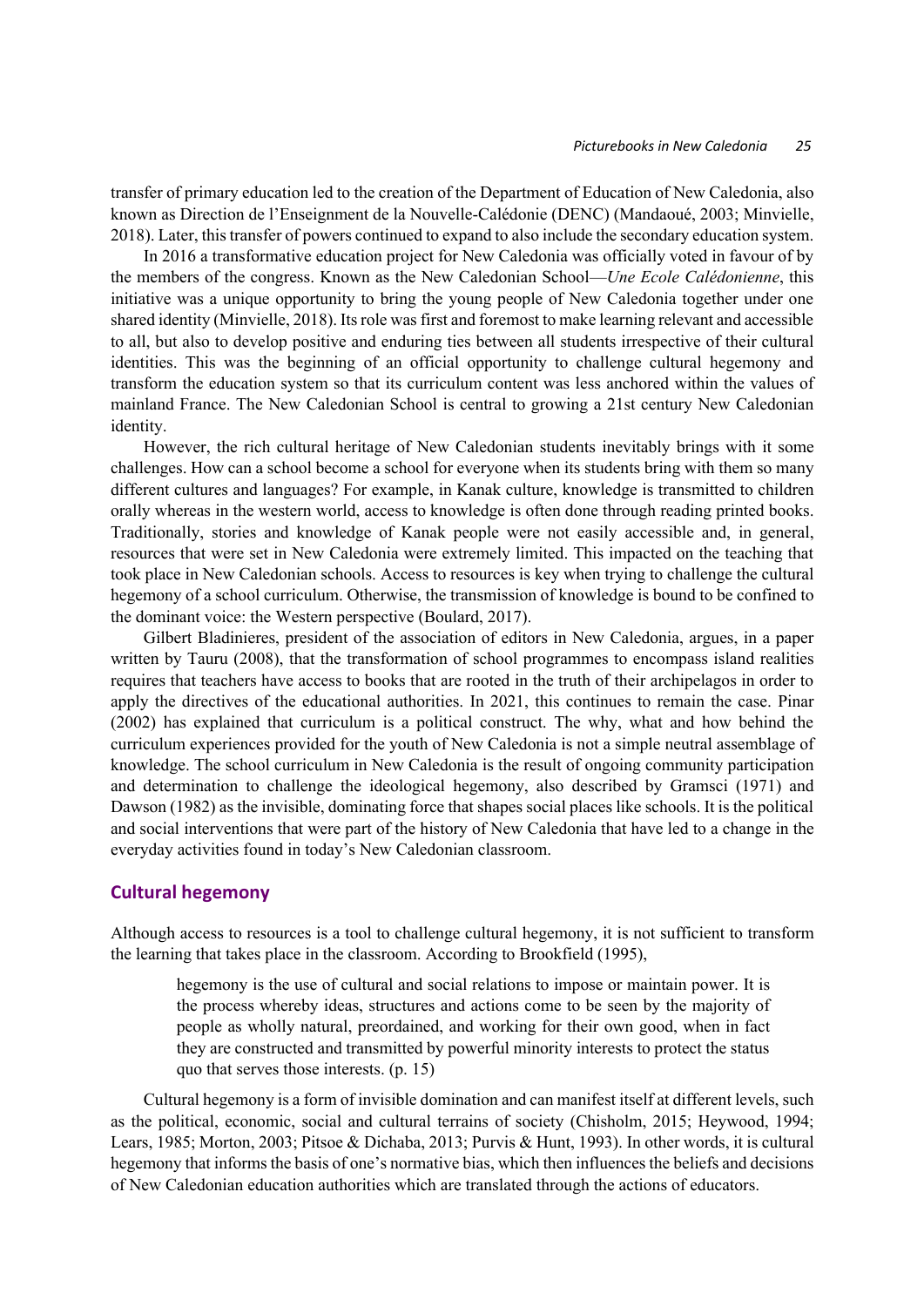As Puamau (2005) pointed out, whenever discussing resistance to curricular changes in the Pacific, one must make mention of Professor Konai Helu Thaman who in the early 2000s developed *The Rethinking Pacific Education Initiative* (RPEI) with Dr Ana Taufe'ulungaki and Dr Kabini Sanga. This initiative advocated a departure from the Eurocentric curriculum, which is often driven by an economic agenda (Thaman, 2001). For change to happen within the schooling agenda so that the curriculum taught to Pacific Nations children continues to become more relevant, educators and academics across the Pacific, not just in New Caledonia, should continue to advocate for formal education systems to be more culturally inclusive for both students and teachers living in the Island Nations (Puamau, 2005; Thaman, 1997, 2001). To counter the dominant representation of French, the teaching of marginalised Frenchlanguage contexts is essential. As Chisholm asserts:

Content and pedagogy are oftentimes sources of domination that invite resistance. At the content level, there is an opportunity to examine issues from the perspective of those who historically were the silenced voices, from the perspectives of groups that were historically invisible or left out of the reckonings. (Chisholm, 2015, p. 4)

# **Early literature in New Caledonia**

Around the world, storytelling has always been an important aspect of cultures and a means of passing knowledge to the next generation. New Caledonia is no different in that it has always been filled with stories from its first nations people. However, those stories rooted in Melanesian culture were traditionally only shared through oral means. It is only from the time of colonisation and the settlements of the penal colony that written stories coming from and about the island of New Caledonia emerged and began to travel far beyond the Pacific Ocean.

Soula (2021) identified four significant historical periods when analysing literature in New Caledonia. These periods were the transportation of writing (1853 to 1914), the blossoming of New Caledonian literature (1914 to 1970), texts influenced by political instabilities and discussions about a national identity (1970 to 1989) and everyday writing from the 1990s.

Often motivated by excitement and discomfort, the tropics, being such a different place to Europe, it is through writing that newcomers in the 1850s began what Soula (2021) refers to as the first written form of New Caledonian literature. She explained that these missionaries can be described as the first writers of New Caledonia because they were writing about their lived experiences on the island. In addition, their work was also transported out of the islands, often all the way to mainland France. It is the uniqueness highlighted in those early forms of written texts that resulted in the beginning of a fascinating literature emerging from and about New Caledonia, which Soula, at times, compares to the work of Victor Hugo. It is also said that in the 1850s stories from Kanak cultures began to be scribed and translated by Father Gagniere (Jouve, 2011). The first novel about New Caledonia is known to be *Les Robinsons Français ou la Nouvelle-Calédonie* which was written in 1856 (Jouve, 2011; Tauru, 2008).

The second period that Soula (2021) refers to is associated with the blossoming of New Caledonian literature, which she identifies as occurring from 1914 to 1970. From this point, written works continued to come from the island, but it was essentially literature written in French by authors who, with the exception of a few such as Jean Mariotti and Alain Laubreaux, were often born in France (Jouve, 2011; Soula, 2021). Poetry is also presented as a popular genre coming out of New Caledonia (Soula, 2021). However, it took a few years for picturebooks to appear. According to Tauru (2008), New Caledonia now offers a rich literary experience, but literature written for young people, in particular the picturebook, is a relatively new phenomenon.

Although not considered a picturebook, it may be seen as discourteous to not mention the wellknown New Caledonian comics *La Brousse en Folie*, by author and illustrator Bernard Berger(1993), the first publication of which was released in 1983. This popular comic amongst New Caledonian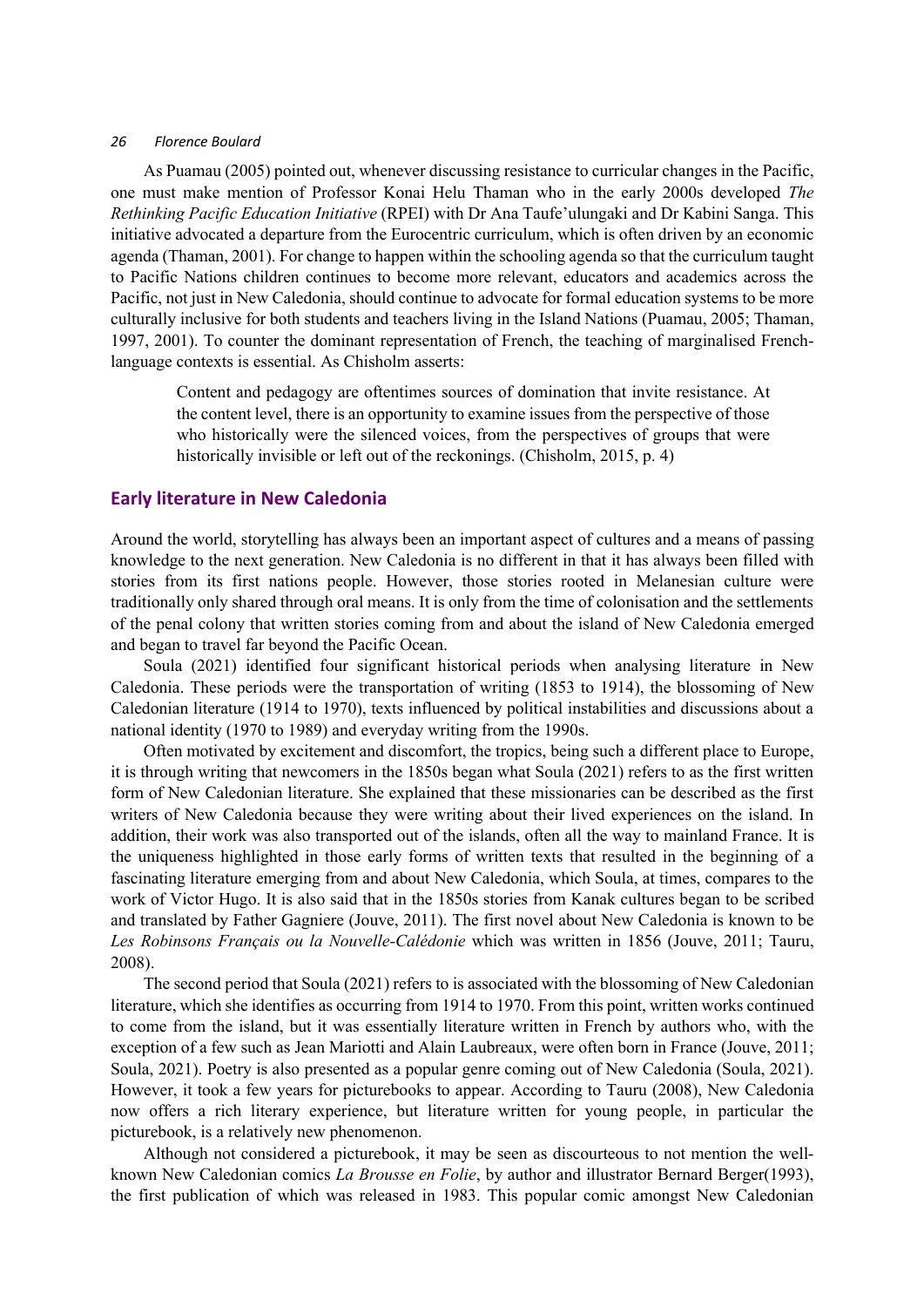readers tells stories of everyday life of four main characters who stereotypically represent some of the cultural and ethnic groups on the island. The illustrations introduce the reader to representations of familiar environments across the New Caledonian landscape. In addition, the language used in the text mimics the unique phonology of the French spoken in New Caledonia, which is also accompanied by a range of local expressions.

# **Children's literature in New Caledonia**

Picturebooks for children took many more years to emerge and mature in New Caledonia. Although some picturebooks were published in the late 1980s, a search for children's literature on the *Calédo Livre* website, a popular bookshop located in Noumea that specialises in local literature, points to the year 2000 as the popular point from which picturebooks were published. Through time, the production of children's literature published in New Caledonia has evolved and there is now a growing presence of picturebooks that highlight the traditions, cultures, landscape and history of the island. The wide range of picturebooks currently available in New Caledonia allows for multiple interpretations of life on the island.

According to Tauru (2008), "the emergence of children's literature in New Caledonia is the result of many years of development, built awareness and action in the field" (p. 1). Combined with the educational policy changes described in the earliest section of this essay, the sustained efforts of the association "*Lire en Calédonie*" (Reading in New Caledonia) is also known to have been a significant influence in the debut of children's literature. In fact, members of the association established a competition in 1997 named "*Livre mon ami*" (Book my friend), which encouraged children of New Caledonia aged 9 to 13 years old to explore a range of texts and vote for their favourite children's book. Tauru (2008) described these activities as important factors that have increased the visibility of authors, while it has also been an opportunity to reinforce the positive impact of having books that reflected life in New Caledonia.

In Table 1 below are some of the early literary texts available in New Caledonia that drew upon its local environment and social context.

| Date | Title                                       | Author                             | Key Terms                            | <b>Brief Description</b>                                                                                     |
|------|---------------------------------------------|------------------------------------|--------------------------------------|--------------------------------------------------------------------------------------------------------------|
| 1989 | Yora et Firiago                             | Camille Ipere                      | Thio, Nature,<br>Conflict,           | An introduction to Kanak<br>culture in particular the chief<br>warrior.                                      |
| 1991 | La petite tortue et<br>la mouette           | Merer Rosmonde $\&$<br>Flotat Carl | Thio, Lagoon,<br>Animals             | Friendship between a seagull, a<br>turtle and a mermaid bringing<br>the reader's attention to the<br>lagoon. |
| 1992 | Jessica et la petite<br>abeille cristalline | Tidjine Stéphanie                  | Nature, Insects,<br>Relationship     | Friendship between a girl and a<br>bee amongst the New<br>Caledonian landscape.                              |
| 1992 | Origine de la<br>monnaie<br>traditionnelle  | Rivière Françoise &<br>Paula Boi   | Hienghène, Kanak<br>Money, Language  | The trilingual (French, English<br>and Pije) story on the origin of<br>Kanak money.                          |
| 1997 | Arc-en-ciel le<br>serpent                   | Multiple Authors                   | Thio, Languages,<br>Animals, Legends | A collection of Kanak stories to<br>preserve the memories of elders                                          |

Table 1. **Early Literary Texts Available in New Caledonia**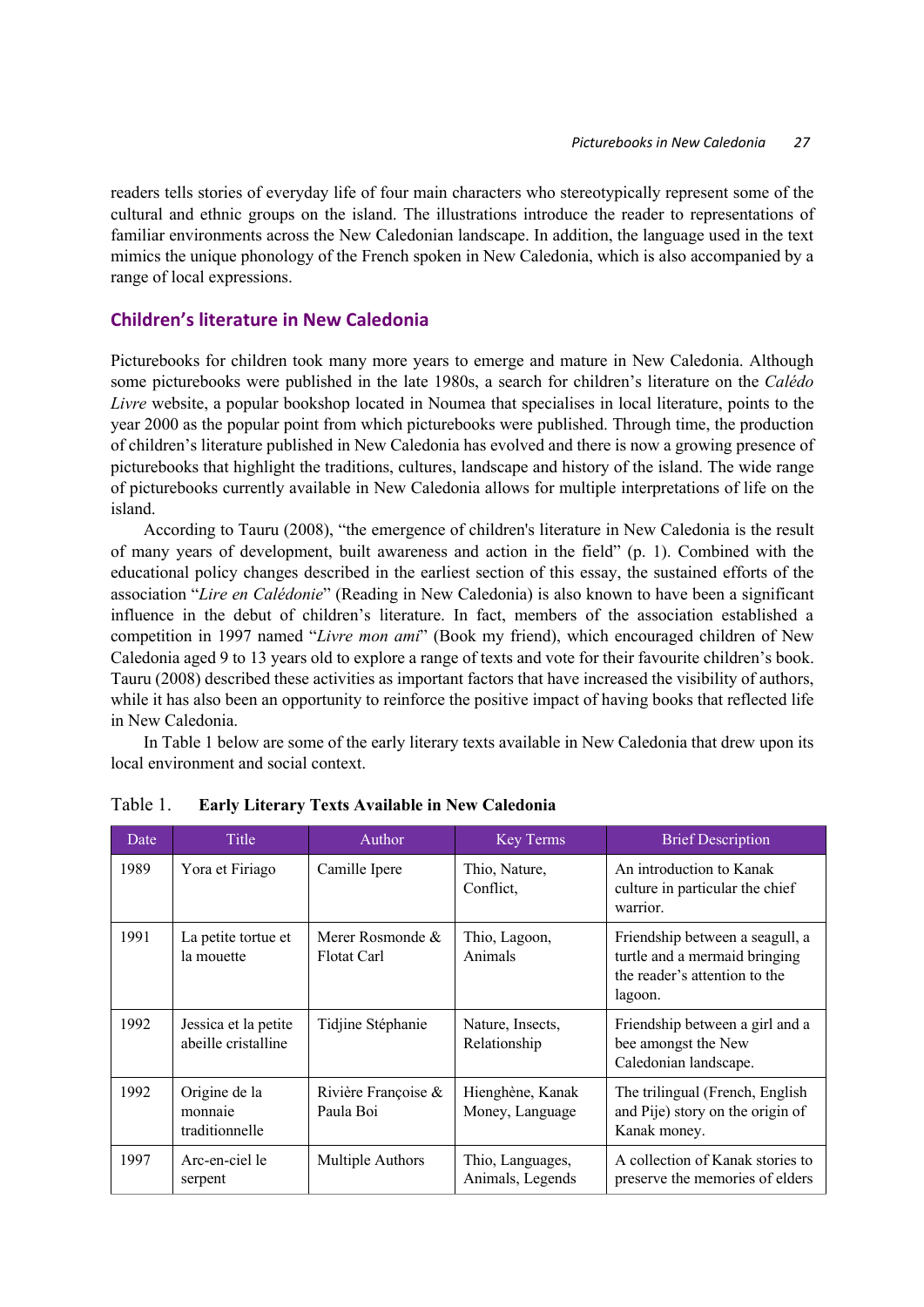|      |                              |                 |                                             | from Thio, a region on the East<br>coast of New Caledonia.                                                                                    |
|------|------------------------------|-----------------|---------------------------------------------|-----------------------------------------------------------------------------------------------------------------------------------------------|
| 1997 | L'ile et l'océan             | Martine Barreau | Island, Pacific<br>region, New<br>Caledonia | A bilingual French and English<br>text that tells the story of how<br>the island of New Caledonia<br>was born.                                |
| 1998 | La balade de petit<br>Tricot | Joel Paul       | Animal, Ocean,<br>Maths, Languages          | An endemic snake of New<br>Caledonia looking for a friend<br>and an opportunity to learn how<br>to count to 10 in various Kanak<br>languages. |

Since the 1990s, many more children's books were published. In fact, a document issued by the *Institut de Formation des Maîtres de Nouvelle-Calédonie* (Teachers' Training College of New Caledonia, n.d.), offers an extensive list of culturally authentic resources to teachers that showcases a selection of 274 illustrated children's novels and picturebooks. Over the years, the quality of the illustrations has increased dramatically and the presence of children's picturebooks in the local shops of New Caledonia remains high, despite the relatively high production costs. As Kiefer (1988) explained, picturebooks are art objects with powerful communicative powers. Children's picturebooks printed from the early 2000s are often bright in colour, come in a variety of sizes and shapes and often have hardcovers, which help to reinforce the overall quality of the book.

This boom in the children's picturebook market of New Caledonia aligns with the political movements in 2000 that saw the oversight of primary school education transferred to the New Caledonian Government. It is since this year that mainland France has stopped controlling the governance of education programs in New Caledonia, allowing local authorities to embed a range of themes across curriculum areas that are closer to the lives of its population (Hardouin, 2008). In this way, these books develop a "Pacific-mindedness" in readers. That is, they allow readers to understand the diversity and richness of the Pacific region through its land, history, people and cultures. For example, in geography students have an opportunity to learn through picturebooks about the environment of New Caledonia while in science an emphasis is placed on topics such as the lagoon and climate change. Loic Bordes's picturebooks are some examples that address topics associated with marine biodiversity and are contextualised in New Caledonia.

In addition to this increase in production of children's picturebooks, there are a growing number of texts written in both French and Melanesian languages. Since 2009, the Academy of Kanak Languages (ALK) has been a strong advocate for publications in Melanesian languages. Being able to access contextualised stories in the target language of the various cultural groups of the island is a positive step that may help address the educational gap between the indigenous and non-indigenous population of New Caledonia. Some examples, include *La Leçon du Bénitier—Tha Tro Kö a Pitru* (*The Lesson of the Clam*), (French & Drehu, 2006), a bilingual story published in 2006 in both French and Drehu that points to the need to value those who are different from us. In addition*, Le Chasseur de la Vallée—I pwi-a ipwa muru gee na moto* (*The Hunter of the Valley*), published in 2008 in both French and Paicî offers readers an opportunity to learn about manners and cultural appropriation.

While bilingual picturebooks are both an important and symbolic result of the recognition of Kanak cultures, it does restrict access to potential readers who are not users of either French or Kanak languages. In fact, to use the words of Small (2017, p. 1), "New Caledonia is an anomaly" because it is surrounded by Anglophone islands". In addition, Jouve (n.d, p. 10) asks, "Quelle peut être la place de la Nouvelle-Calédonie francophone dans un océan anglophone? " [What could be the place of Francophone New Caledonia in an Anglophone Ocean]. For children's picturebooks to travel to the more proximal neighbours, with whom its generations share inevitable interwoven futures (Boulard,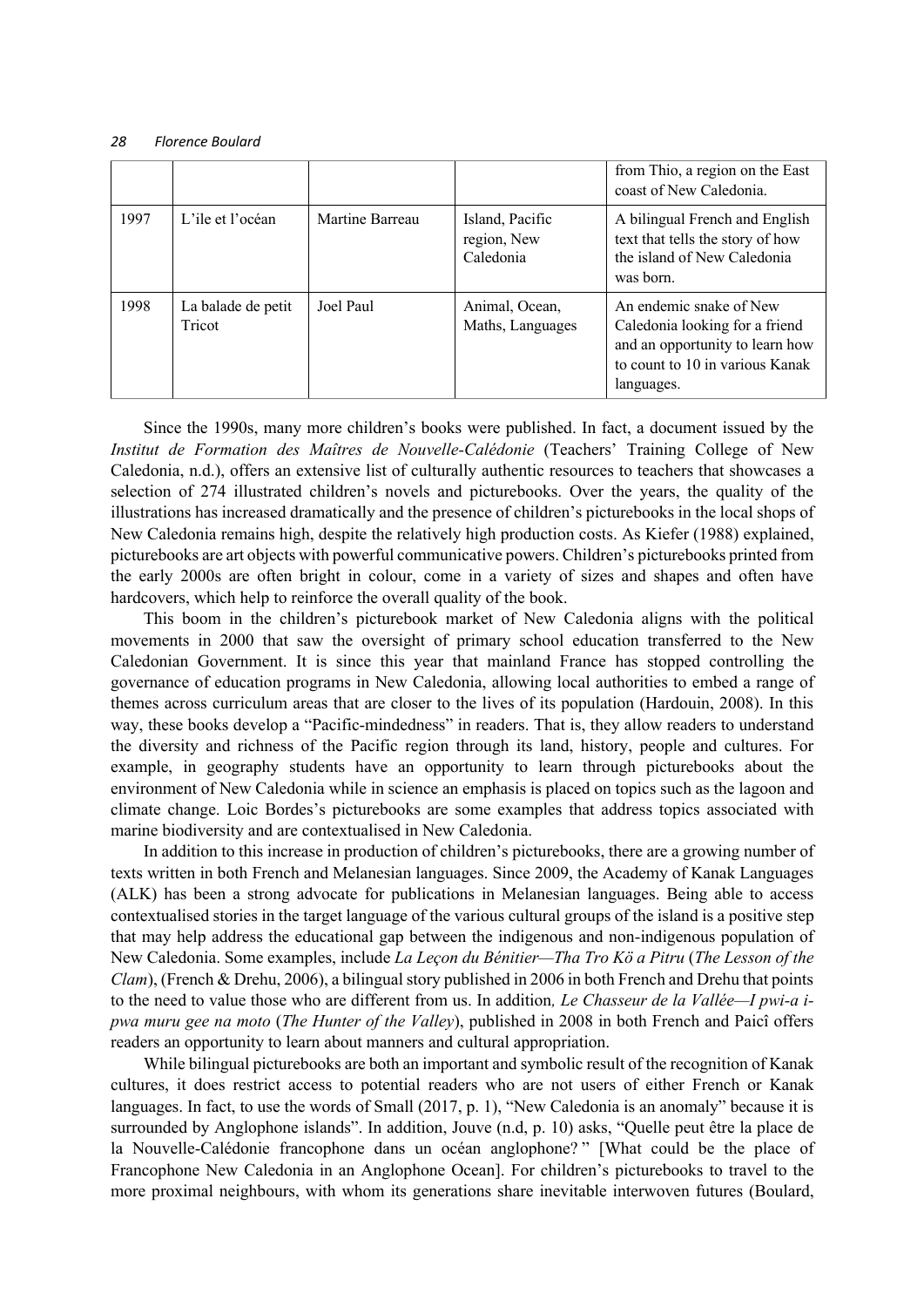2017), I argue that the translation of those stories into English is critical. Picturebooks about New Caledonia can be used as both a mirror and a window (Bishop, 1990). To date, the number of children's picturebooks that have been written in English within and about New Caledonia can be counted on one hand. The 1992 publication, *Origine de la Monnaie Traditionelle* by Riviere and Boi as well as *L'ile et l'Océan* from 1997 have been released in French and in English. However, these are considered older publications and the quality of the illustrations differs greatly from other books that are currently on the market. As a result, to my knowledge, the only other picturebook about New Caledonia that is available in English in the New Caledonian libraries is the Stephane Moysan's (2017) picturebook, for which he is both the narrator and illustrator.

### **A bilingual picturebook of New Caledonia**

Moysan's (2017) book is entitled *Yana's Treasure: An Amazing Trip in New Caledonia.* The book is about a young girl named Yana who is staying over at her grandfather's home in Noumea, the capital city of New Caledonia. When she falls asleep, Yana begins to dream that she is chasing a hidden treasure. Although she will never find what she was looking for, her adventure leads the reader into the discovery of famous landmarks from all around New Caledonia, all of which are representative of the rich cultural, social and environmental heritage that is present on the island.

Moysan's picturebook was published in 2017 and is available in French and English. The English version, translated by Wendy Wong, has 42 pages and includes both written text and illustrations. Like many books from New Caledonia, it was published with the financial support of the *Province Sud* (South Province), an administrative subdivision of New Caledonia. Its author and illustrator, Stephane Moysan, born in 1974 in Douarnenez, a commune in the region of Brittany in France, moved to New Caledonia in 2015 (Ecrivainducaillou, 2018). Although the number of picturebooks have increased over the years in New Caledonia, the majority of its authors and illustrators were not born on the island. As a result, one may question the unconscious bias of the western cultural capital that is present throughout the creation process of these works of art. In fact, Mills (2016) argued that it can be challenging for white authors and illustrators to create children's books about non-white characters without reinforcing stereotypical images of the less dominant group they aim to represent.

Moysan's book includes both text and illustrations. All semi-comic illustrations are printed across two pages which provides a rich aesthetic experience and enables the reader to connect more deeply with the place here, New Caledonia. Kiefer (1988) refers to the use of double-page spreads as a strategy to further reinforce the emotional responses of the reader. Throughout the book, the text is located within the image and appears only on one side of the page, allowing its readers to focus on the brightly coloured and highly detailed aquarelles. This technique reinforces the interrelation between the words and the pictures providing opportunities for further emotive response. In 2018, the book received an award for best illustration from Bibou's competition held in Boulouparis library in New Caledonia.

The heroine, Yana, takes the reader to both the South, the North and the Loyalty Islands of New Caledonia. The reader has the opportunity to come close to local communities at the market, the fauna and flora, the Kanak people, the descendants of convicts, and animals endemic to New Caledonia, such as the cagou and the striped sea snake.

Moysan uses both texts and illustrations to teach the reader about New Caledonia. The front cover of the book, which includes the name of the author and the title of the book, introduces the reader to Yana. In addition, the front and back endpapers are the same: a map of New Caledonia but without any text. In fact, it may not be apparent to an outsider that the drawing represents New Caledonia because of the lack of written texts. That said, it is interesting to note that because of its position across two pages, the illustration of the map of New Caledonia perfectly separates the South to the North communes of the main island. This is significant because from a political and social point of view, life in the South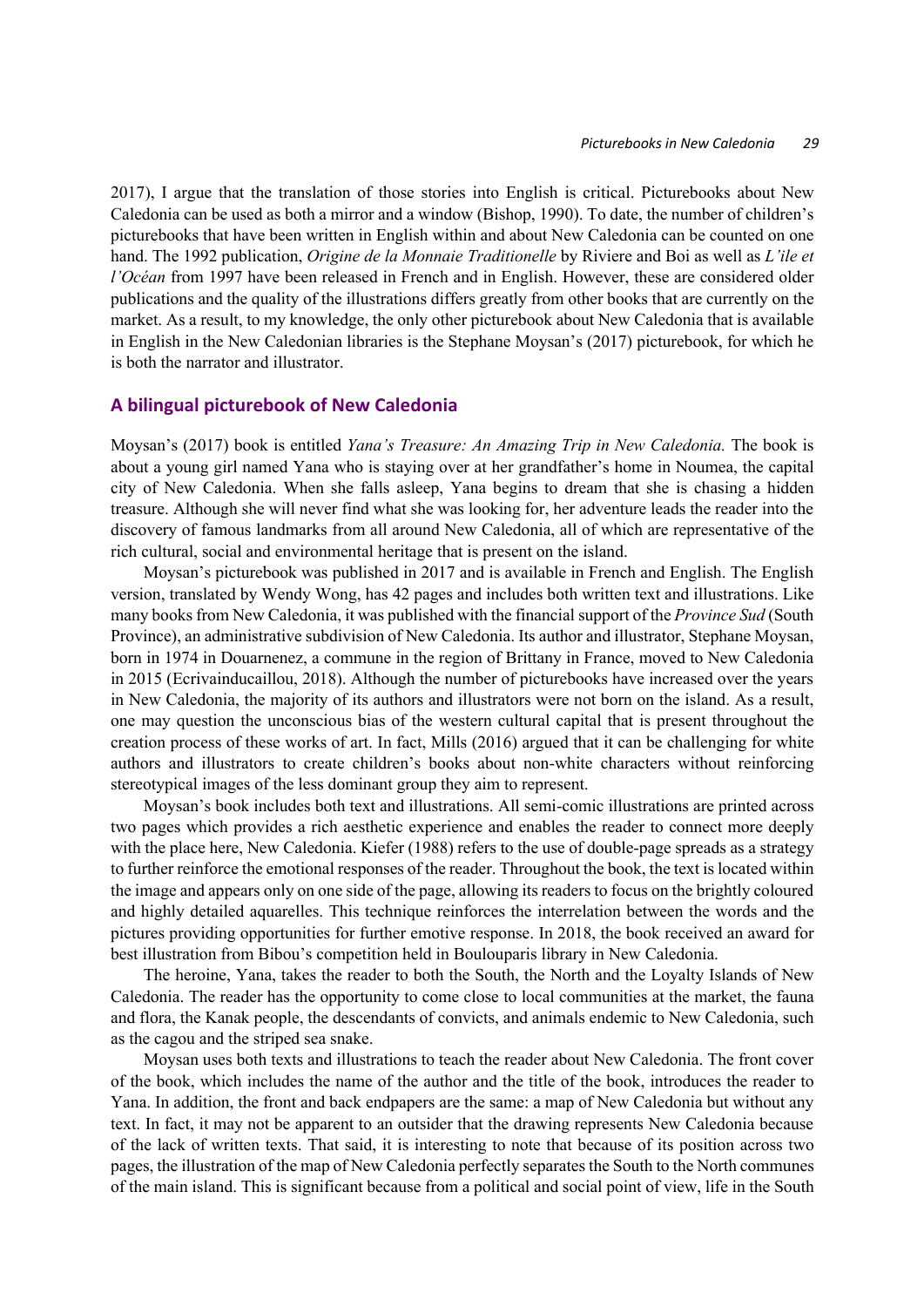is indeed different to life in the North. The South is where the capital city of New Caledonia is located, whereas the North continues to be more preserved and closer to nature.

Although the illustrations of Moysan are very detailed and provide rich opportunities to discover New Caledonia, the written text is also key in increasing people's understanding of the place. Boulard (2017) identified that what was challenging at times for teachers to transform the cultural hegemony in the curriculum was not just access to resources, but sometimes it was knowing what to look for in terms of the new knowledge. Moysan's (2017) book provides educators outside of New Caledonia with some key words. The words in Table 2 below are found throughout the written text and could become the basis of further student inquiry tasks.

| Amedee Lighhouse       | Island of Pines           |  |
|------------------------|---------------------------|--|
| <b>Blue River Park</b> | Kanak                     |  |
| Bougna                 | Loyalty Islands           |  |
| Bourail Country Fair   | Nouméa                    |  |
| Cagou                  | New Caledonia             |  |
| Coconut Town Square    | Pierced Rock from Bourail |  |
| Heart of Voh           | Tjibaou Cultural Centre   |  |

Table 2. **Key Words Used in Yana's Treasure: An Amazing Trip in New Caledonia**

A search on Google of all of the terms listed in the table above will lead to results directly associated with New Caledonia. Moysan's picturebook allows its readers to zoom into the Pacific region, in particular New Caledonia.

However, there is also a significant amount of hidden cultural symbolism in the illustrations of Moysan. For example, unless one is familiar with the history, culture, environment and people of New Caledonia, the following might be missed (Table 3).

|                  | Table 3. Significant Cultural Symbolism in Yana's Treasure: An Amazing Trip in New |
|------------------|------------------------------------------------------------------------------------|
| <b>Caledonia</b> |                                                                                    |

| The map of New Caledonia              | The sea snake also known as tricot rayé |  |
|---------------------------------------|-----------------------------------------|--|
| The colonial and heritage houses      | The boat "la pirogue"                   |  |
| The cruise ships                      | The baguettes                           |  |
| The cathedral                         | The custom " <i>la coutume</i> "        |  |
| The blue roof representing the market | The yams                                |  |
| The market of Noumea                  | The hen rock                            |  |
| The music kiosk                       | Bay of Prony                            |  |
| The fauna and flora                   | The turtles in Bourail                  |  |

The illustrations that capture the above terms are not specifically described through written texts, but they carry with them meanings about the place and its people. For example, at no point in the book does Moysan raise the fact that New Caledonia was colonised by Europeans; however, he offers a detailed representation of a captain and its sailors in a bay that has many humpback whales. This place is well known by locals in New Caledonia because of the village that remains from the time of the convicts in the 1890s. On a side note, the written text that accompanies this particular illustration of the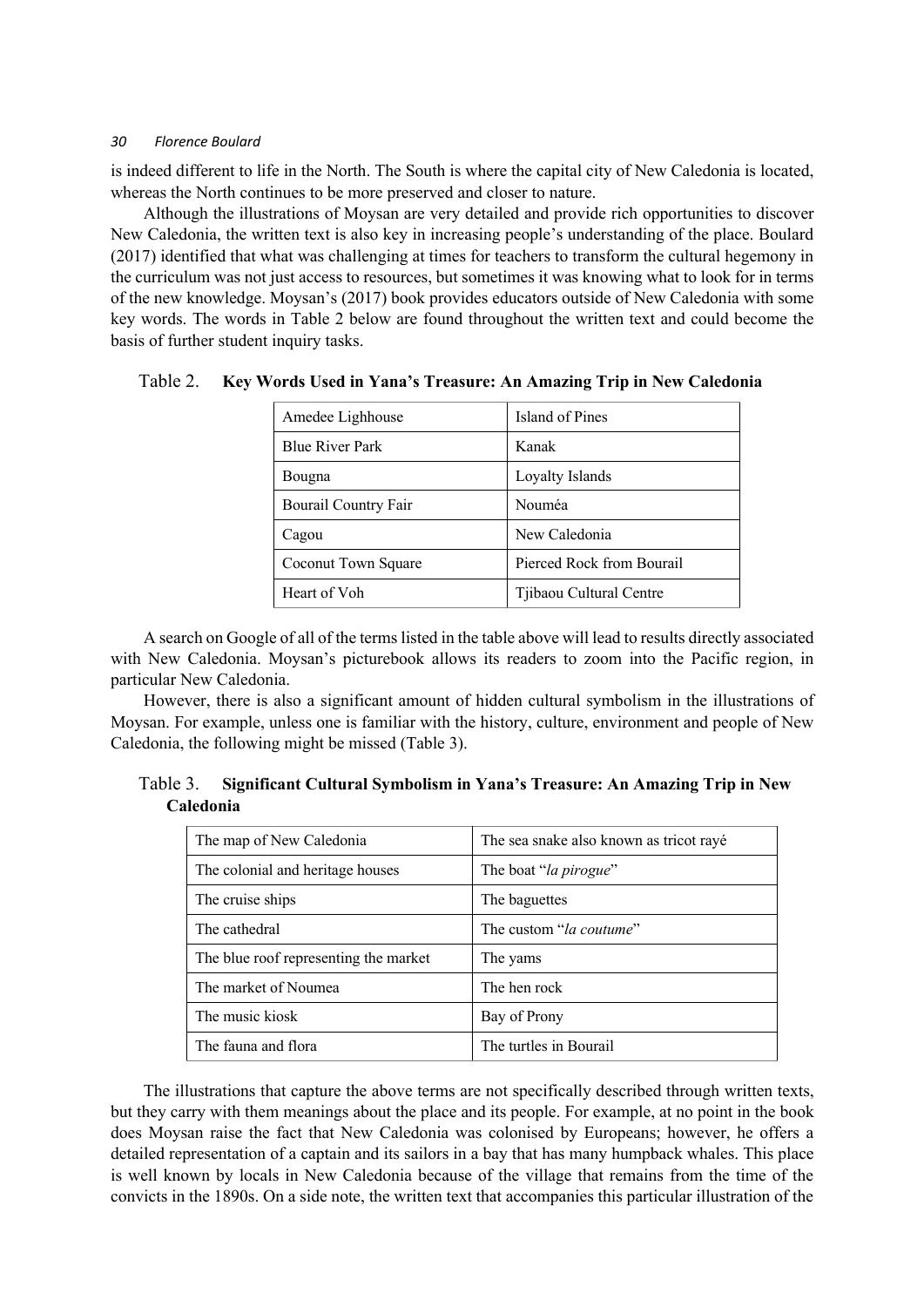white captain with his ship, most likely representing James Cook or Jean-Joseph de Brun, can be described as slightly pretentious in comparison to the other character that helps Yana throughout the book. The words of the captain were "For a child it's sometimes hard to unravel a mystery" (p. 28). The choice of language may have been purposefully selected to denote a tone of presumptuous attitudes from European settlers towards the indigenous people of New Caledonia.

Moreover, traditionally, in Kanak culture, elders, often grandparents, are known for sharing stories inside the "case", which is the traditional Kanak hut. Similarly, in this book, the story also begins inside the home of Yana's grandfather in her bedroom. Although the room appears at first sight as being modest, she sleeps on a mattress that is placed on a traditional Melanesian mat. Moysan did not portray Yana as a girl living in a remote village. This representation offers a modern and culturally authentic representation of young people in New Caledonia, very few of whom are living in huts.

Although the cultural background of Yana herself is not specified in the text, the morphology of her name reminds one of the first two syllables in the word "Kanak": "Ka-na"-"Ya-na". That said, the name Yana is also a popular name in Brittany (France), which is originally where Moysan, the author, comes from. It is worth noting Yana's treasure mirrors a 2012 publication by Moysan that is set in Brittany, with the main character entitled Yannette. This is a reminder that Yana is a different character to Yannette but perhaps the similar sounding names is used to point to Moysan's past and remind us that, despite him writing about Yana's adventure, he first comes from another place (France). By using two very similar names, he acknowledges where he comes from but also that this place is a new one, therefore requires a new name. Additionally, by creating a second character, with darker coloured skin, Moysan allows children from minority groups to see themselves in a positive way. In New Caledonia over 40 percent of the population is of Melanesian descent. Yana is the heroine of this story even though it would have been possible to imagine Yannette, a blonde and white skin character, going on an adventure to New Caledonia. This is indeed a common feature of children's picturebooks where the same character is put into a different context and lives new adventures.

The translated version also loses some of the meaning in the illustrations. For example, when Yana is travelling in the Island of Pines, some of the pine trees are represented through the shapes of crispy baguettes. In French, the word pine is *pin* which phonologically is the same as the morpheme *pain* meaning bread in English. Although this connection between the illustration and the French language works with those homophones, it is lost in English and therefore the reader may struggle to understand the representation.

In being used to bringing to consciousness a place that is often unknown, while also challenging the dominant cultural hegemony, any picturebook, or book for that matter, relies heavily on the approach of the educational practitioner. *Yana's Treasure* is a tool that, in the right hands, provides some opportunities to develop critical consciousness that shifts the mind of the reader towards the Pacific French part of the world. The perspectives available from the story and illustrations represent a pluralistic view of New Caledonia. It is possible to argue that, similarly to the work of many western artists, Moysan's picturebook can be described as reinforcing the stereotypical imageries of the Pacific, most notably by portraying Kanak people living happily in villages. Overall, there are strong and positive representations of Kanak culture throughout the book, but teachers will need to guide students' conversations. However, while an experienced educator from New Caledonia who holds a reasonable understanding of the culture and geography of the country would be able to identify the majority of the cultural symbolism, this would be more difficult for any educator without this background knowledge.

As a teaching resource *Yana's Treasure* has the potential to fulfil much of the ambition of the *Ecole Calédonienne*. It contrasts with the Eurocentric texts that dominated classrooms prior to the 1990s. Through this picturebook, young New Caledonian readers are given the opportunity to feel pride in the rich cultural diversity, remarkable biodiversity and geographic landmarks of their island. The sense of belonging Yana experiences throughout the book provides an optimistic view of New Caledonia's future, a land where everyone is welcome and can belong.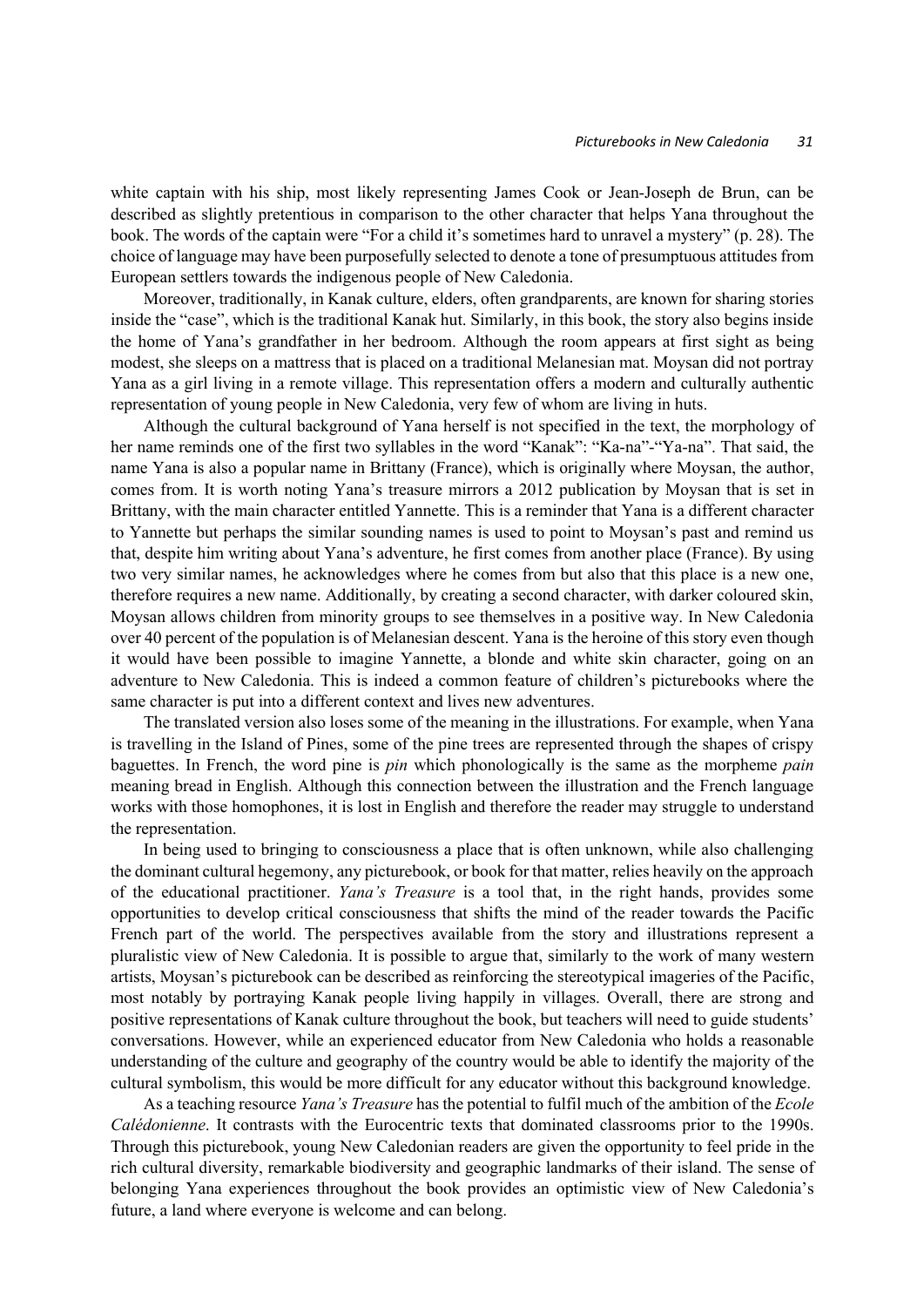More widely, *Yana's Treasure* is an effective teaching tool for French teachers in Anglophone countries, such as Australia and New Zealand, who seek to challenge the dominant France-centric hegemony. While some of the nuance in the cultural symbolism may be lost, the representation of New Caledonia and its people is still very relatable to the island as it is today.

### **Conclusion**

There are many children's picturebooks that can offer both a mirror and a window into the relatively unknown cultures and languages of New Caledonia. In particular, the extensive range of picturebooks from New Caledonia provides an opportunity to develop students' Pacific-mindedness. Although most picturebooks published in New Caledonia are written in either French or Kanak languages, it is not impossible to imagine a future in which more, like Moysan's (2017) picturebook, will be translated into English.

French is described as the language of "integration" for those living in New Caledonia. However, many traditional French texts only reinforce cultural hegemony. As the country of New Caledonia continues to move forwards into an uncertain political status, the language and cultures of the islands have increasingly been captured through picturebooks.

Picturebooks about New Caledonia that are written in English offer local students an opportunity to engage in a dialogue about familiar topics in a foreign language, which in turn can enhance their Pacific-mindedness. It is also worth noting that for children's literature to be integrated and be known within the Pacific region, translation into English would be valuable. For example, in countries like Australia, where French is one of the top five most studied languages in schools, picturebooks from New Caledonia offer targeted resources for teachers who wish to embed Pacific perspectives within their curriculum.

Inspiring teachers to change their practice to include traditionally less visible cultures is possible, but it is also a challenge. According to Flesicher (2009), creating a culture of change that leads to counter-hegemonic teaching is possible through the use of positive and collaborative powers that offer one the chance to imagine the familiar in unfamiliar ways. Picturebooks provide such opportunities. In the context of developing a counter-hegemonic pedagogy as part of the New Caledonian school, one can follow Chisholm's (2015) recommendation that educators make use of critical pedagogy through a participatory approach. Teachers must be encouraged to think critically about what is currently being taught and how it could be challenged. Future research to determine teachers' attitudes towards New Caledonia picturebooks would add to this field of knowledge. In the meantime, teachers in New Caledonia who strive towards delivering a curriculum for a New Caledonian school will be ideally placed to contribute to a generational movement which will grow emancipated youth who can act as agents of change upon the hegemonic culture.

# **References**

- Académie des Langues Kanak. (2015). *Les aires coutumières et langues Kanak de Nouvelle-Calédonie*. https://www.alk.nc/aires-coutumieres
- Barreau, M. (1997). *L'île et l'océan.* Nouméa, Niaouli Editions.
- Berger, B. (1984). *La brousse en folie : Tome 1.* Brousse folie Nouvelle-Calédonie.
- Bishop, R. S. (1990). Mirrors, windows, and sliding glass doors. *Perspectives: Choosing and Using Books for the Classroom, 6*(3), 1–2.
- Bissoonauth-Bedford A. (2018). Language use and language attitudes in New Caledonia with particular reference to French Creole Tayo. *Journal of Interdisciplinary Research, 2*(1), 80– 88.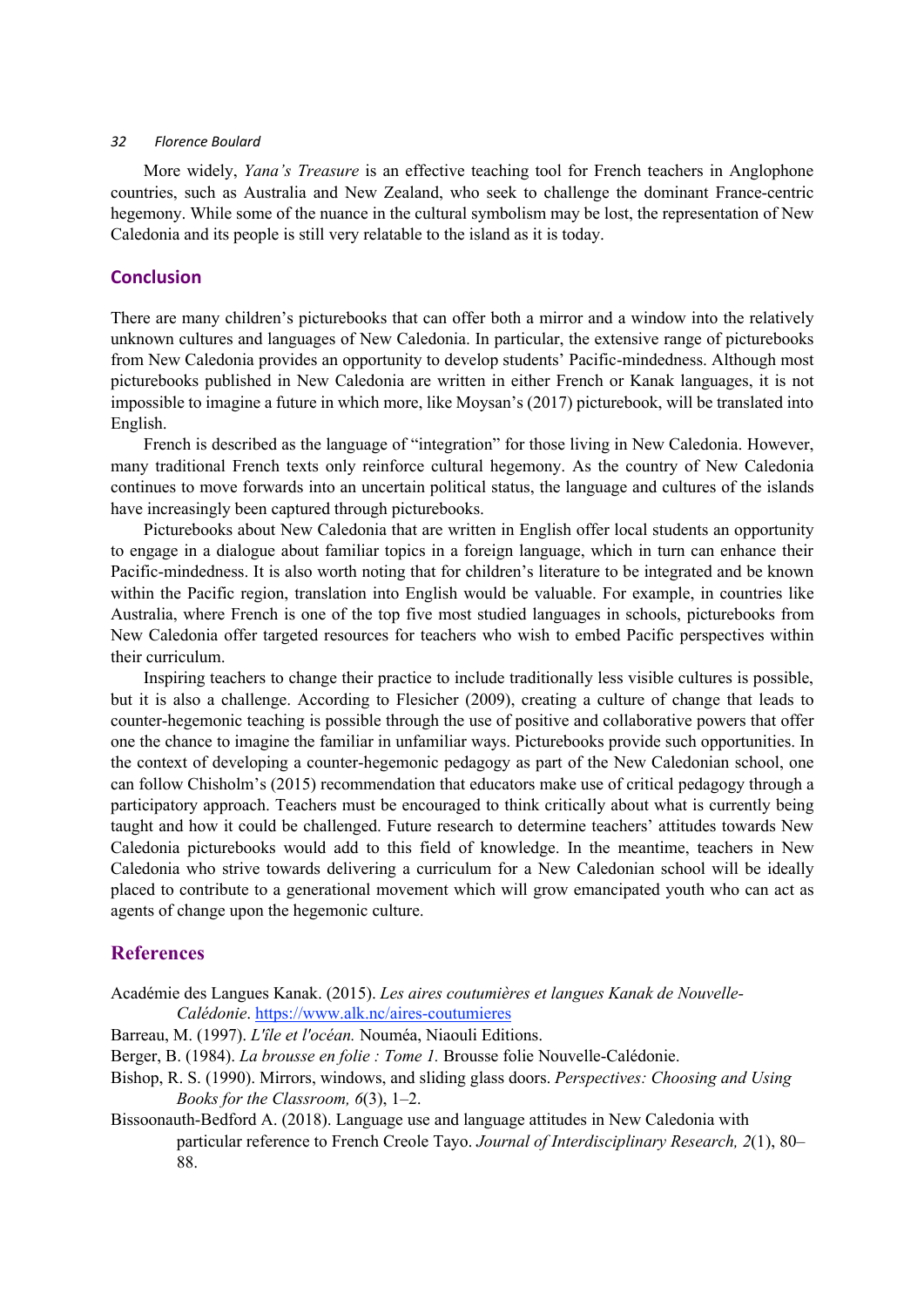- Bissoonauth, A., & Parish, N. (2017). French, English or Kanak languages? Can traditional languages and cultures be sustained in New Caledonia? *Journal of Multidisciplinary International Studies, 14*(2), 39–53.
- Boulard, F. (2017). *Making Australia's east-side neighbours visible: An investigation into the use of transformative educational strategies as a means of developing knowledge of Australia's east-side neighbours through French-language instruction* [Unpublished PhD thesis]. James Cook University.
- Brookfield, S. (1995). *Becoming a critically reflective teacher.* Jossey-Bass.
- Chisholm, M. (2015). Developing counter-hegemonic pedagogy in adult and higher education. In *2015 Conference Proceeding of the Adult Education Research Conference*. http://newprairiepress.org/cgi/viewcontent.cgi?article=1109&context=aerc
- Colombel, C., & Fillol, V. (2009, July). *La construction identitaire des jeunes océaniens francophones*. La construction identitaire à l'école, approches pluridisciplinaires conférence. Montpellier, France. https://hal.archives-ouvertes.fr/hal-00454453/document
- David, C. (2019). The road to sovereignty for New Caledonia? Analysis of the November 2018 consultation on self-determination. *Small States and Territories Journal, University of Malta, 2*. https://hal.archives-ouvertes.fr/hal-02540822/document
- Dawson, D. (1982). Educational hegemony and the phenomenology of community participation. *The Journal of Educational Thought, 16*(3), 150–160. https://www.jstor.org/stable/23768315?seq=1
- Direction de l'Enseignement de la Nouvelle-Calédonie. (n.d). *Anglais.* Gouvernment de la Nouvelle-Calédonie. https://denc.gouv.nc/ressources-pedagogiques/ecole-elementaire-disciplinesdenseignement/langues-vivantes-kanak-1#:~:text=L'enseignement%20de%20l'anglais,3%20(lire%20et%20%C3%A9crire)
- Dotte, A., Geneix-Rabault, S., & Vandeputte, L. (2017). Nouméa at the crossroad of New Caledonian multilingualism: Diasporas and linguistic norms. *Amerasia Journal, 43*(1), 1–20. https://hal.archives-ouvertes.fr/hal-02929901/document
- Drilë, S. & Boi, F. (2006). *La leçon du bénitier: Tha ro kö a pitru*. Conte kanak drehu-français. ACDK- Centre Culturel Tjibaou, Grain de sable jeunesse.
- Ecrivainducailllou. (2018, January 28). *Un fabuleux voyage en Nouvelle Calédonie, celui de Yana en français et en anglais de Stéphane Moysan*. Online blog. http://ecrivainducaillou.overblog.com/2018/01/un-fabuleux-voyage-en-nouvelle-caledonie-celui-de-yana-en-francais-eten-anglais-de-stephne-moysan.html
- Fillol, V. (2007). *Didactique du français langue de scolarisation en Nouvelle-Calédonie: Le socioculturel en question*. Dixième colloque international de l'Association Internationale pour la Recherche en Didactique du Français, France. http://airdf.ouvaton.org/archives/lille-2007/PDF/Fillol%20A3.pdf
- Fillol, V. (2009). Pour une didactique du plurilinguisme à l'école calédonienne. *Le Français Aujourd'hui, 164*(1), 53–60.
- Fillol, V., & Vernaudon, J. (2004). *Une école plurilingue en Océanie francophone ? Hermès la Revue, 40*(3), 294–298.
- Fisher, D. (2019). New Caledonia's independence referendum: Re-Defining the future. *Journal of Pacific History, 4*(2), 202–223.
- Fleischer, L. E. (2009). *Counter-hegemonic teaching.* Sense.
- Gouvernement de la Nouvelle-Calédonie. (2016, December 1). *L'École calédonienne est en marche!* https://gouv.nc/dossiers/lecole-caledonienne-est-en-marche
- Gramsci, A. (1971). *Selections from the prison notebooks of Antonio Gramsci.* International Publishers.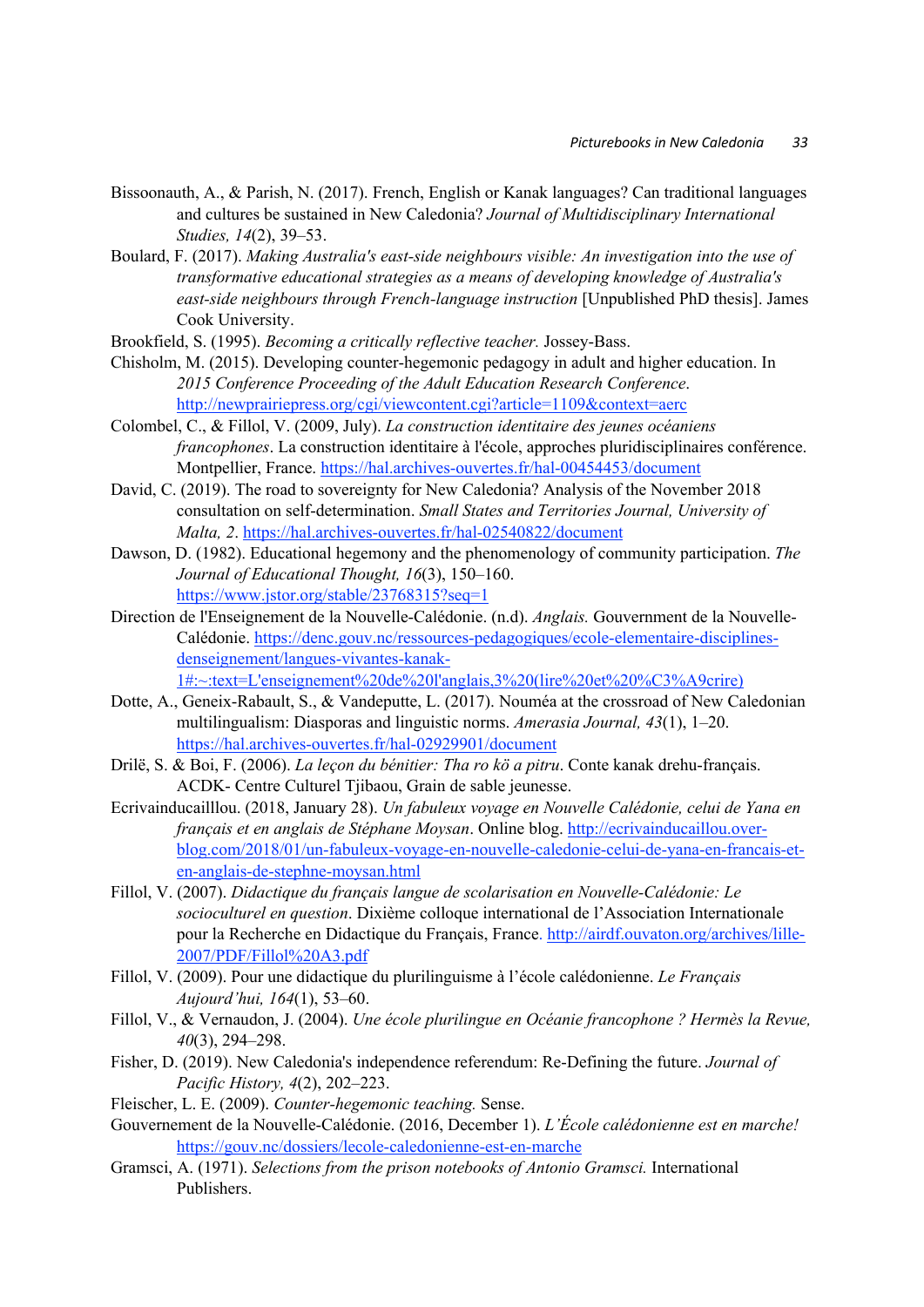- Hardouin, M. (2008). Programmes scolaires, enseignement et Nouvelle-Calédonie: Un enjeu politique majeur pour un territoire en marche vers l'indépendance. *Spirale revue de recherches en éducation, 42*, 83–93.
- Heywood, A. (1994). *Political ideas and concepts: An introduction.* Macmillan.
- Institut de Formation des Maitres de Nouvelle-Calédonie. (n.d). *Littérature de jeunesse: Langues et culture océaniennes.* https://docplayer.fr/107888817-Litterature-de-jeunesse-langues-etculture-oceaniennes.html
- Jouve, D. (2011). Un auteur dans tous ses états : l'auteur de littérature de jeunesse en Nouvelle-Calédonie ?. In J. Masso & F. Quet, (Eds.), *L'auteur pour la jeunesse, de l'édition à l'école*. UGA Éditions.
- Jouve, D. (n.d). *Présentation de la littérature de Nouvelle-Calédonie*. https://ziladoc.com/downloadFile/pr-dominique-jouve\_pdf?preview=1
- Kiefer, B. (1988). Picture books as contexts for literary, aesthetic, and real-world understandings. *Literary discourse as a way of knowing, 65*(3), 260–271.
- Lears, J. (1985). The concept of cultural hegemony: Problems and possibilities. *The American Historical Review, 90*(3), 567–593.
- Mandaoué, C. (2003). *Pour une école de la réussite en Nouvelle-Calédonie: Actes du colloque sur l'enseignement en Nouvelle-Calédonie.* Gouvernement de la Nouvelle-Calédonie.
- Mills, C. (2016, July 19). Diversity in children's books: A white authors' quandary. *The Prindle Post.*  https://www.prindlepost.org/2016/07/diversity-in-childrens-books-a-white-authors-quandrypart-i/
- Minvielle, S. (2018). Une école calédonienne en quête d'identité: Model français, adaptation, contextualisation, émancipation? *Journal de la Société des Océanistes, 147*, 501–513.
- Minvielle, S. (2020). Histoire Kanak: Inclusion ou Marginalisation à l'Ecole en Nouvelle-Calédonie? *Didactita Historica, 6*, 69–74.
- Morton, A. D. (2003). Historicizing Gramsci: Situating ideas in and beyond their context. *Review of International Political Economy, 10*(1), 118–146.
- Moysan, S. (2017). *Yana's treasure: An Amazing trip in New Caledonia.* Editions Captaine Book.
- Pinar, W. F. (2002). *Understanding curriculum*. P. Lang.
- Pitsoe, V., & Dichiaba, M. (2013). Cultural hegemony in open distance learning: Does it really matter? *Mediterranean Journal of Social Sciences, 4*(6). https://doi.org/10.5901/mjss.2013.v4n6p83
- Puamau, P. (2005, May 30–June 1). *Rethinking educational reform: A Pacific perspective* [Paper presentation]*.* Redesigning Pedagogy: Research, Policy & Practice, National Institute of Education, Nanyang Technological University, Singapore http://www.paddle.usp.ac.fj/collect/paddle/index/assoc/pride013.dir/doc.pdf
- Purvis, T., & Hunt, A. (1993). Discourse, ideology, discourse, ideology. *British Journal of Sociology, 44,* 473–499.
- Pwicemwa-Poatyié, A., & Dijou, D. (2008). *Le Chasseur de la vallée: I pwi-a i-pwa muru gee na moto.* ACDK-Centre Culturel Tjibaou, Grain de sable jeunesse.
- Riviere, F., & Boi, P. (1992). *Origine de la monnaie traditionnelle: Mythe en langue pije.* Noumea, ADCK.
- Salaün, M. (2007). Are Kanak languages to be taught? Social demands and linguistic dilemmas in contemporary New Caledonia. *Journal de la Société des océanistes, 125,* 261–269.
- Small, D. (2017). Education, colonisation and Kanak aspirations in New Caledonia: Historical contexts and contemporary challenges. *Journal of Interdisciplinary Research, 1*(2), 1–14.
- Soula, V. (2021, October 6). *Histoire littéraire de la Nouvelle Calédonie (1853–2005)* [Video]*.* YouTube. https://www.youtube.com/watch?v=W5quH1o7p4k
- Thaman, K. H. (1997). Reclaiming a place: Towards a Pacific concept of education for cultural development. *The Journal of the Polynesian Society, 106*(2), 119–130.